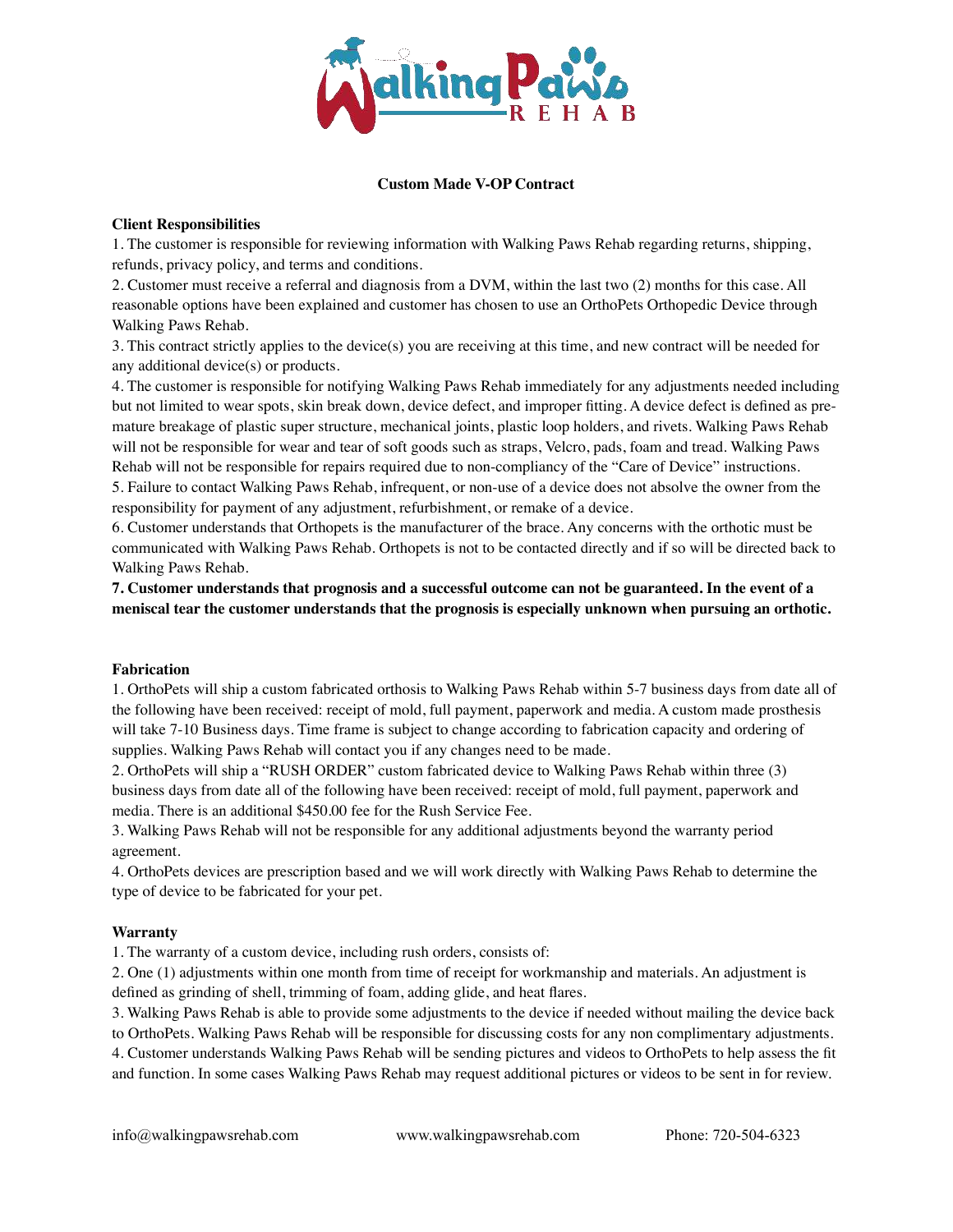5. The warranty will be voided if anyone other than OrthoPets or Walking Paws Rehab has performed an adjustment to the device.

## **Adjustments**

1. Client understands adjustments are a normal and expected part of the custom orthotic device process.

2. Client understands, in some challenging cases, more than one (1) adjustments may be required.

3. Client understands they are financially responsible for all charges beyond the one (1) complimentary adjustments.

4. Client understands they are responsible for all shipping charges related to adjustments when the device must be sent to OrthoPets.

5. Client understands that additional appointments with Walking Paws Rehab will be necessary to assure the continued success of their OrthoPets custom made device.

6. Customer understands that Walking Paws Rehab will require appointments and charge for their time to recheck the device and work closely with OrthoPets to determine next steps for adjustments.

## **Shipping/Costs/Payment**

1. OrthoPets utilizes FedEx shipping only. Due to this being a prescription device, it must be sent directly to Walking Paws Rehab for the fitting.

# 2. **CUSTOMER IS RESPONSIBLE FOR ALL SHIPPING COSTS. THIS INCLUDES TO AND FROM ORTHOPETS. CUSTOMER MUST PAY FOR SHIPPING FOR ALL ADJUSTMENTS INCLUDING SHIPPING FOR THE COMPLIMENTARY ADJUSTMENT. CUSTOMER UNDERSTANDS THAT SHIPPING COSTS MAY CHANGE AND VARY BASED ON WEIGHT OF DEVICE, INSURANCE, AND FEDEX'S FEES.**

3. There will be a charge for adjustments or repairs that are made as a result of abuse or undue rough wear, as well as normal wear for foam liners, pads, straps, tread and any additional adjustments which are prescribed by a veterinarian, animal rehab therapist or other animal healthcare provider.

4. There will be a charge for any modifications/adjustments made as a result of weight loss/gain or physicalanatomical change.

5. Since the device is custom fabricated, it cannot be returned to OrthoPets. No refunds will be made by OrthoPets or Walking Paws Rehab.

6. In the unfortunate event of a patient's death, the customer is responsible for the materials and labor used thus far, the cost will be sent to Walking Paws Rehab by OrthoPets.

7. In the event the device is lost, the customer is responsible for all replacement costs.

# **VERY IMPORTANT**

**CUSTOMER UNDERSTANDS AFTER THE ONE MONTH WARRANTY PERIOD IN THE DEVICE, THERE WILL BE A CHARGE FOR ANY ADJUSTMENTS AND/OR REFURBISHMENT TO ANY PART OF THE DEVICE OR FOR A REMAKE OF A DEVICE. WALKING PAWS REHAB IS A SEPARATE BUSINESS FROM ORTHOPETS, THEREFORE WALKING PAWS REHAB CAN NOT CONTROL ORTHOPETS' PRICING. CUSTOMER UNDERSTANDS THAT THEY WILL NEED TO REIMBURSE WALKING PAWS REHAB FOR ANY ORTHOPETS' FEES ON THE PATIENT'S DEVICE. CUSTOMER ALSO UNDERSTANDS THAT ORTHOPETS CHARGES FOR THEIR TIME ON ADJUSTMENTS AFTER THE 1 INCLUDED ADJUSTMENT. ADJUSTMENTS ARE NOT REFUNDABLE. IN SOME CASES MULTIPLE ADJUSTMENTS MAY BE NEEDED TO ACHIEVE THE CORRECT FIT OR FIX A SORE AND THAT PERFECT OUTCOMES CAN NOT BE GUARANTEED TO EACH ADJUSTMENT. CUSTOMER UNDERSTANDS THAT WALKING PAWS REHAB HAS THE RIGHT TO CHARGE THE CUSTOMER FOR THEIR TIME AND SERVICES COORDINATING WITH ORTHOPETS.**

### **Transfer Pattern**

info@walkingpawsrehab.com www.walkingpawsrehab.com Phone: 720-504-6323